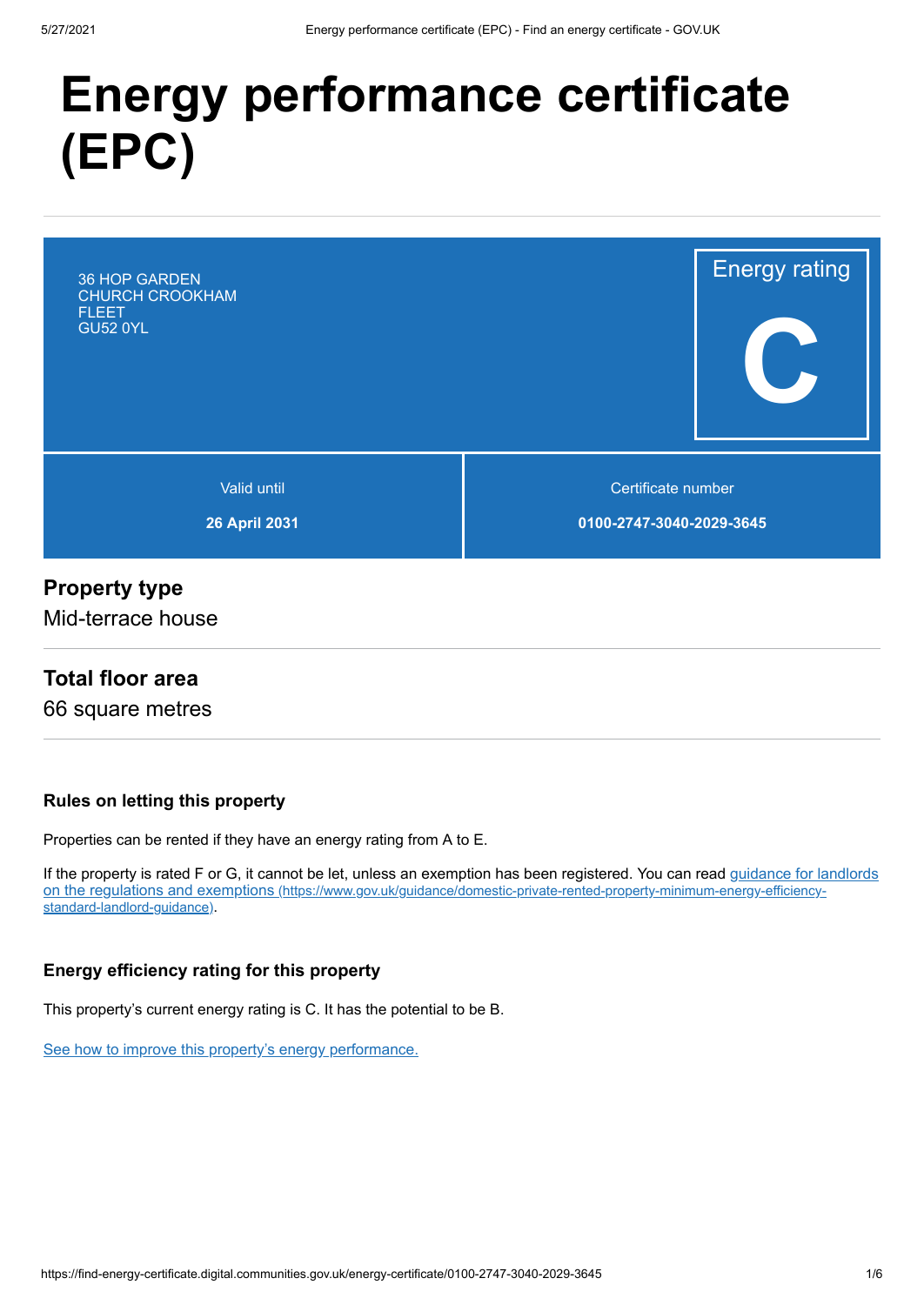| <b>Score</b> | <b>Energy rating</b> |   | <b>Current</b> | <b>Potential</b> |
|--------------|----------------------|---|----------------|------------------|
| $92 +$       |                      |   |                |                  |
| 81-91        | Β                    |   |                | 89<br>B          |
| 69-80        | $\mathbf C$          |   | 75 C           |                  |
| 55-68        | D                    |   |                |                  |
| 39-54        | Е                    |   |                |                  |
| $21 - 38$    |                      | F |                |                  |
| $1 - 20$     |                      | G |                |                  |

The graph shows this property's current and potential energy efficiency.

Properties are given a rating from A (most efficient) to G (least efficient).

Properties are also given a score. The higher the number the lower your fuel bills are likely to be.

For properties in England and Wales:

- the average energy rating is D
- the average energy score is 60

#### **Breakdown of property's energy performance**

This section shows the energy performance for features of this property. The assessment does not consider the condition of a feature and how well it is working.

Each feature is assessed as one of the following:

- very good (most efficient)
- good
- average
- poor  $\bullet$
- very poor (least efficient)

When the description says "assumed", it means that the feature could not be inspected and an assumption has been made based on the property's age and type.

| Feature | <b>Description</b>                          | Rating  |
|---------|---------------------------------------------|---------|
| Wall    | Timber frame, as built, insulated (assumed) | Good    |
| Roof    | Pitched, 270 mm loft insulation             | Good    |
| Window  | Fully double glazed                         | Average |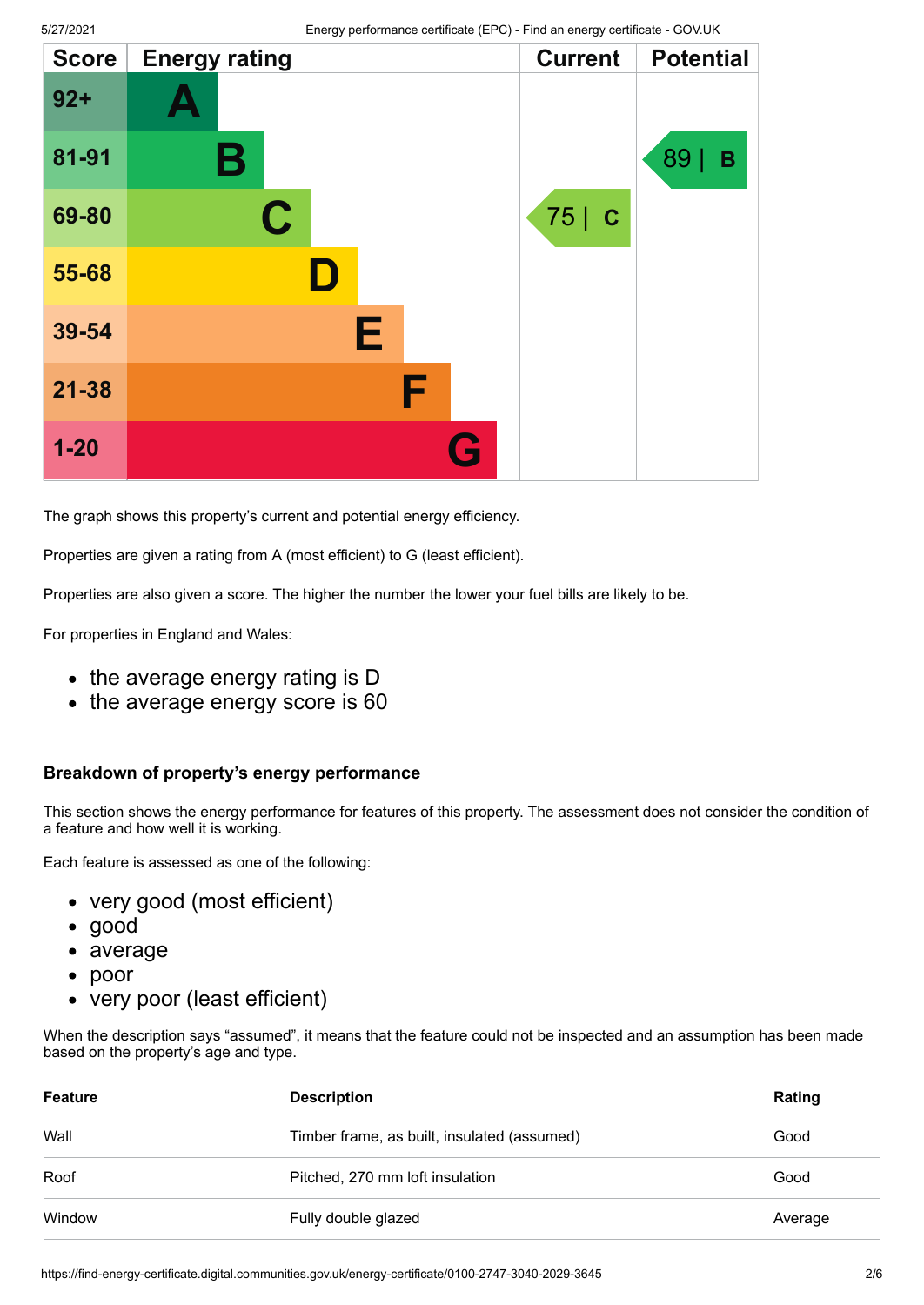5/27/2021 Energy performance certificate (EPC) - Find an energy certificate - GOV.UK

| <b>Feature</b>       | <b>Description</b>                          | Rating    |
|----------------------|---------------------------------------------|-----------|
| Main heating         | Boiler and radiators, mains gas             | Good      |
| Main heating control | Programmer, room thermostat and TRVs        | Good      |
| Hot water            | From main system                            | Good      |
| Lighting             | Low energy lighting in 88% of fixed outlets | Very good |
| Floor                | Solid, no insulation (assumed)              | N/A       |
| Secondary heating    | None                                        | N/A       |

# **Primary energy use**

The primary energy use for this property per year is 167 kilowatt hours per square metre (kWh/m2).

What is primary energy use?

#### **Environmental impact of this property**

One of the biggest contributors to climate change is carbon dioxide (CO2). The energy used for heating, lighting and power in our homes produces over a quarter of the UK's CO2 emissions.

## **An average household produces**

## **This property produces**

1.9 tonnes of CO2

6 tonnes of CO2

## **This property's potential production**

0.7 tonnes of CO2

By making the [recommended changes](#page-3-0), you could reduce this property's CO2 emissions by 1.2 tonnes per year. This will help to protect the environment.

Environmental impact ratings are based on assumptions about average occupancy and energy use. They may not reflect how energy is consumed by the people living at the property.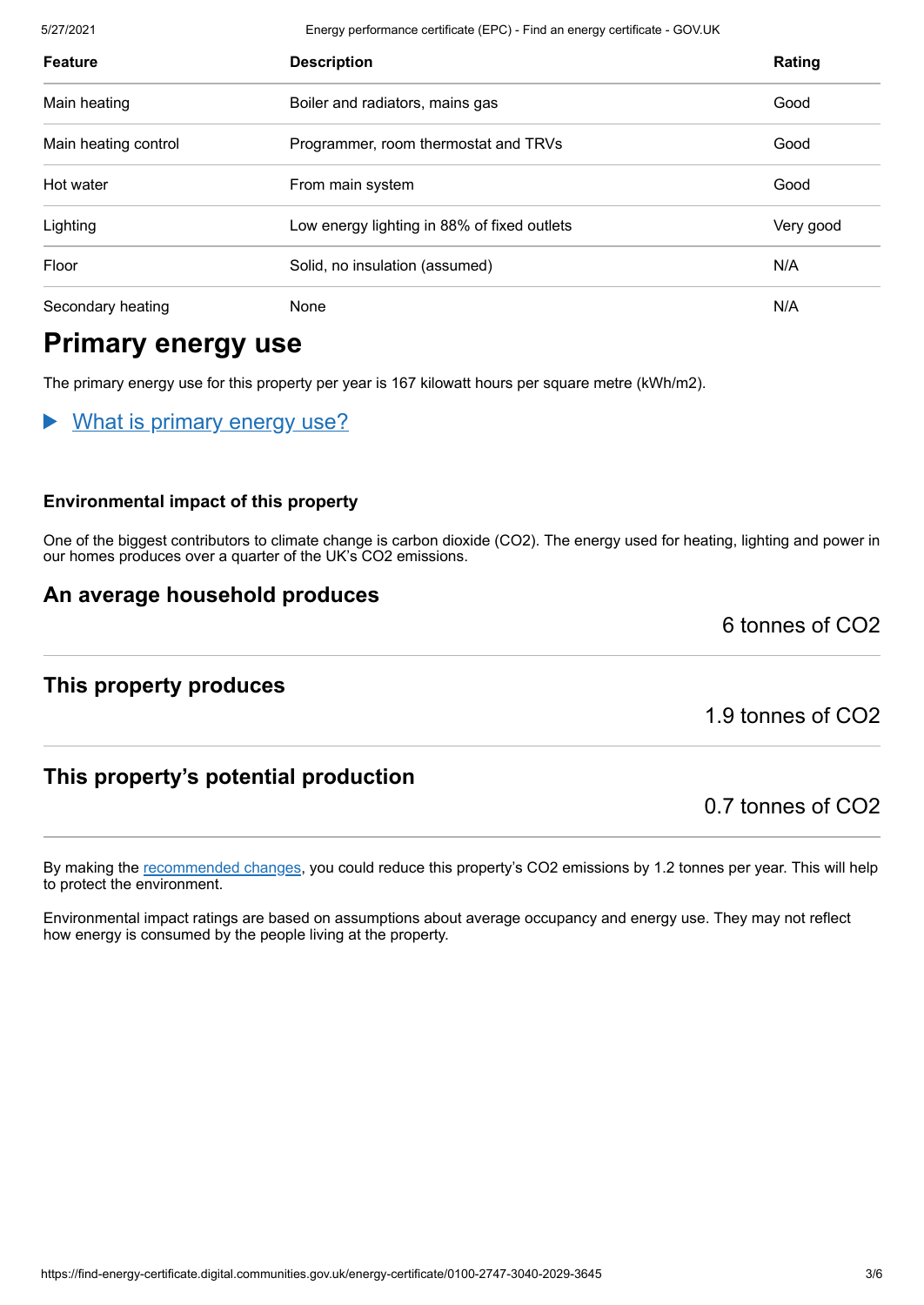#### <span id="page-3-0"></span>**How to improve this property's energy performance**

Making any of the recommended changes will improve this property's energy efficiency.

If you make all of the recommended changes, this will improve the property's energy rating and score from C (75) to B (89).

#### What is an energy rating?

# **Recommendation 1: Solar water heating**

Solar water heating

#### **Typical installation cost**

## **Typical yearly saving**

**Potential rating after carrying out recommendation 1**

# **Recommendation 2: Solar photovoltaic panels, 2.5 kWp**

Solar photovoltaic panels

**Typical installation cost**

**Typical yearly saving**

### **Potential rating after carrying out recommendations 1 and 2**

# **Paying for energy improvements**

[Find energy grants and ways to save energy in your home.](https://www.gov.uk/improve-energy-efficiency) (https://www.gov.uk/improve-energy-efficiency)

**Estimated energy use and potential savings**

**Estimated yearly energy cost for this property**

£489



£46

77 | C

£3,500 - £5,500

£357

89 | B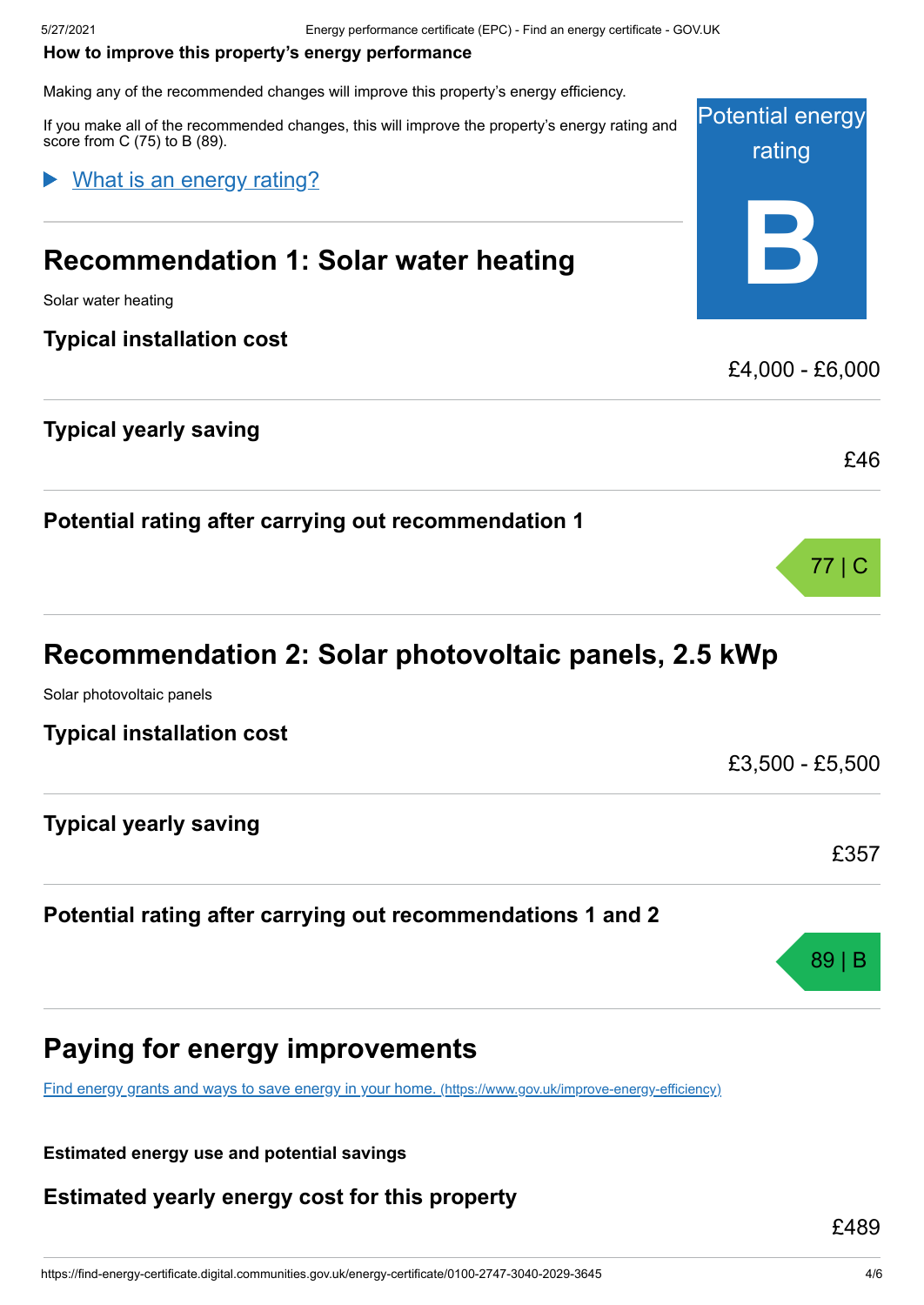# **Potential saving**

The estimated cost shows how much the average household would spend in this property for heating, lighting and hot water. It is not based on how energy is used by the people living at the property.

The estimated saving is based on making all of the recommendations in [how to improve this property's energy performance.](#page-3-0)

For advice on how to reduce your energy bills visit Simple Energy Advice [\(https://www.simpleenergyadvice.org.uk/\)](https://www.simpleenergyadvice.org.uk/).

# **Heating use in this property**

Heating a property usually makes up the majority of energy costs.

### **Estimated energy used to heat this property**

## **Space heating**

4133 kWh per year

### **Water heating**

#### 2683 kWh per year

#### **Potential energy savings by installing insulation**

The assessor did not find any opportunities to save energy by installing insulation in this property.

You might be able to receive Renewable Heat Incentive payments [\(https://www.gov.uk/domestic-renewable-heat-incentive\)](https://www.gov.uk/domestic-renewable-heat-incentive). This will help to reduce carbon emissions by replacing your existing heating system with one that generates renewable heat. The estimated energy required for space and water heating will form the basis of the payments.

#### **Contacting the assessor and accreditation scheme**

This EPC was created by a qualified energy assessor.

If you are unhappy about your property's energy assessment or certificate, you can complain to the assessor directly.

If you are still unhappy after contacting the assessor, you should contact the assessor's accreditation scheme.

Accreditation schemes are appointed by the government to ensure that assessors are qualified to carry out EPC assessments.

# **Assessor contact details**

#### **Assessor's name**

Michael Perring

#### **Telephone**

07815932445

#### **Email**

[mikeperring1@yahoo.co.uk](mailto:mikeperring1@yahoo.co.uk)